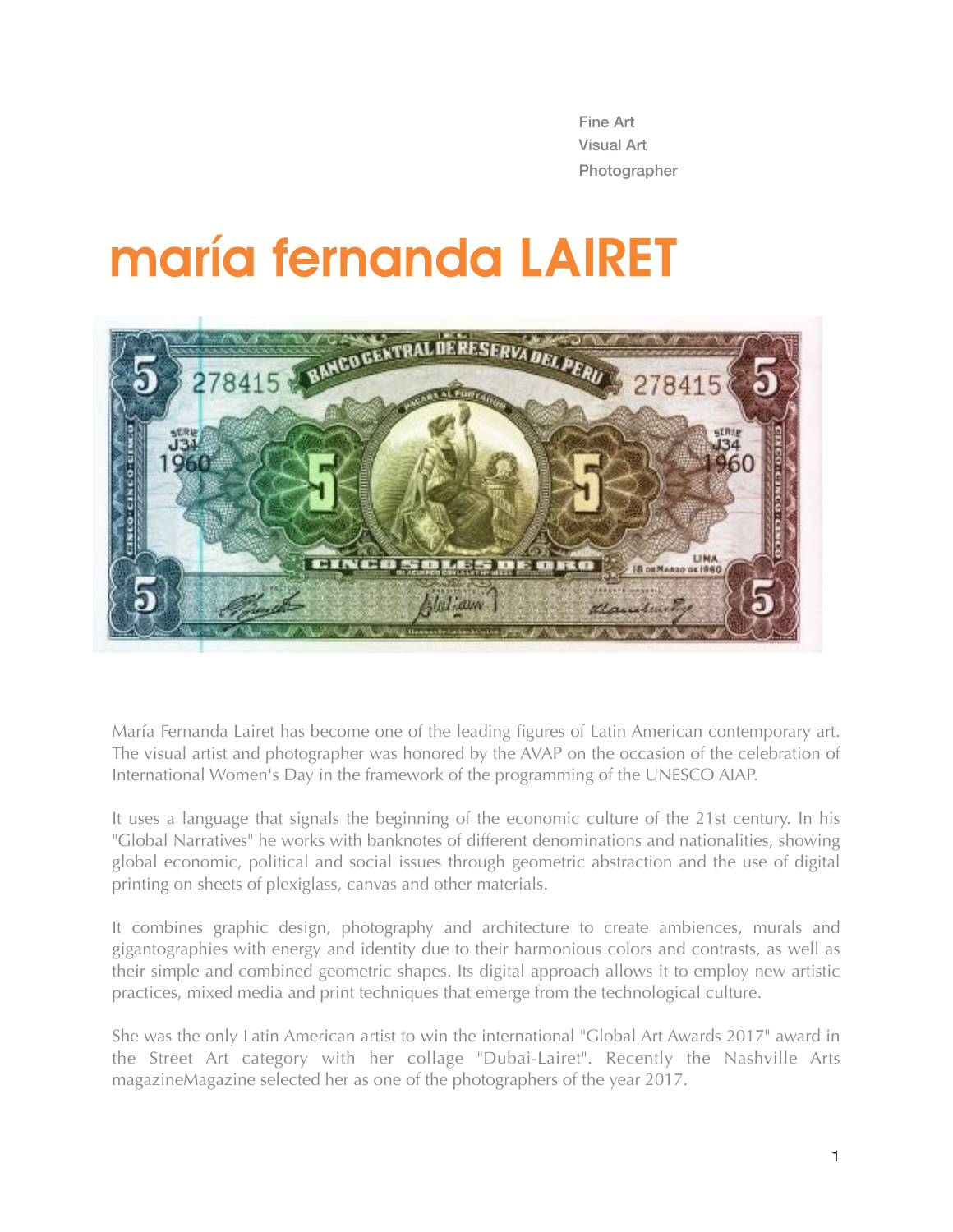"Los límites de mi lenguaje son los límites de mi Mundo"

*-Ludwig Wittgenstein* 



These awards coincided with the installation of one of her series at the Silicon Valley Airport in the city of San Jose, California and the Airport in Denver Colorado. USA.

During 2018, Lairet will participate in the "Sidewalk of the Americas", a large itinerant art installation curated by the Inter-American Development Bank (IDB). In this month of July the work of the artist that was selected for the "Side walk of the America" has been again selected as one of the finalists among other participants to be acquired for the Art Collection of the Inter-American Development Bank, located in Washington DC.

### **Installing the Banco Exterior**

http://vimeo.com/54461564#

### **Documentary about Maria Fernanda Lairet**

http://vimeo.com/47246725

#### **Salar de Uyuni**

<https://vimeo.com/80334929>

### **AWARDS AND COMPETITIONS**

- The finalists among other participants to be considered for your original artwork to be acquired for the **Inter-American Development Bank's Art Collection.** 2018.
- **THE GLOBAL ART AWARDS 2017** Finalist in Digital Art and Street Art Categories Dubai. Armani Hotel Dubai. 2017.
- Editor's Pick **Nashville Art Magazine**. Photographer of the year 2017.
- **Cover Magazine 2015 INTERNATIONAL CONNECTIONS** Miami Florida 2016
- **ArtExpo New York** POSTER CHALLENGER Finalist With The Fantasy Passage Photography New York 2015
- **XII Salon of Visual Arts Grants Dycvensa** as the "Prize for the best work of living". 2014
- **Artist Honored at Cosmic Connection** for Contemporary Art Project Miami FL 2014.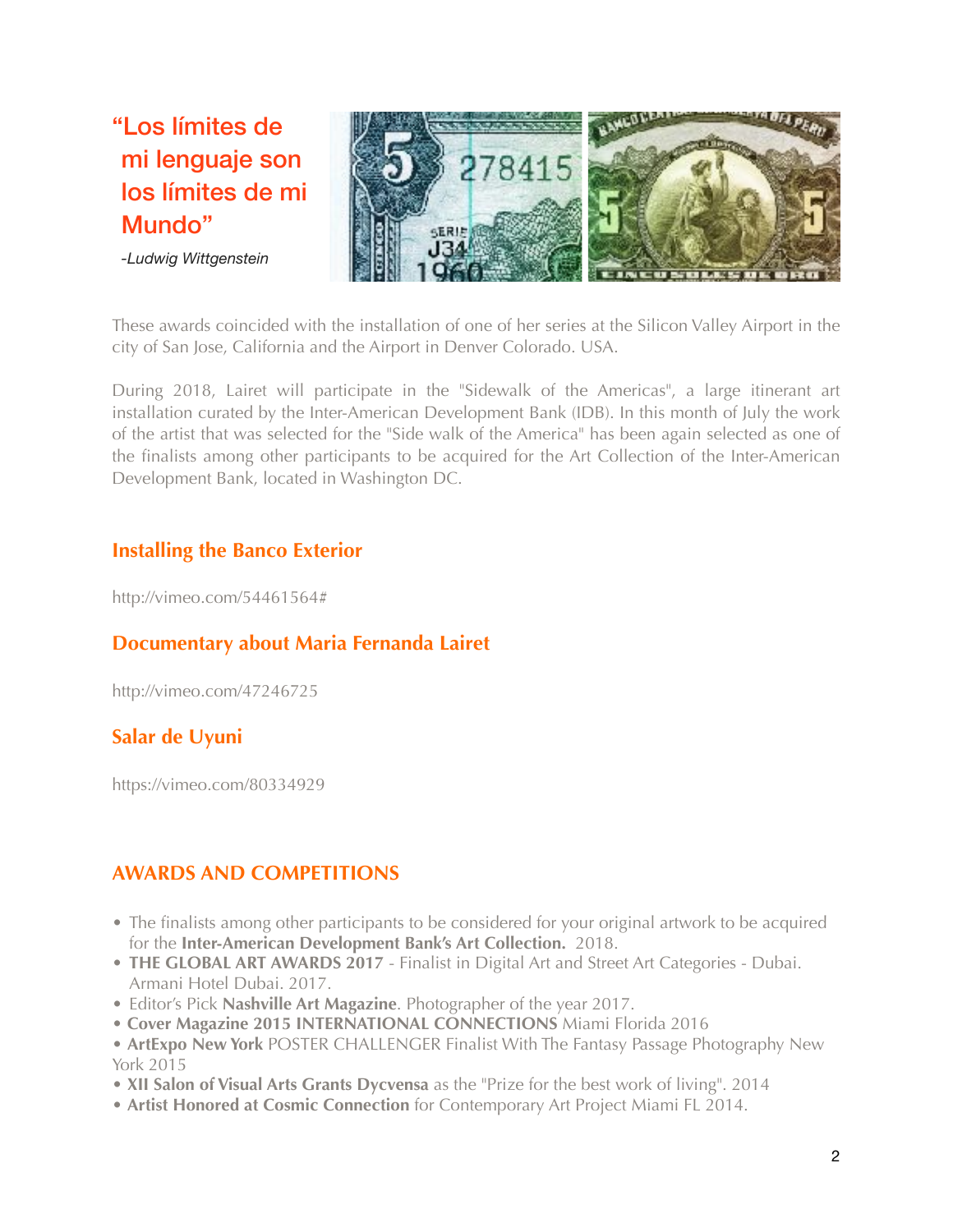• **First Annual Exhibition of Painting** of Guarico. Tribute to Francisco Lazo Martí. - Honorific mention. Guarico, Venezuela. 1991

• *Photo Contest Pepsi Cola, Hit Venezuela and Casa Hellmund***. Prize** "Open the color of Venezuela with Fuji Film." Caracas, Venezuela. 1991

- **Photo Contest Jeep Venezuela.** "Jeep in their environment." Award Caracas, Venezuela. 1989.
- **III Contest drawing and painting. International Year of Peace**. Metropolitan University. Caracas, Venezuela. 1986.

### **INTERVENTIONS ART SPACE - COLLECTIONS**

2018

- FinalColección de Arte del **Banco Interamericano de Desarrollo** la sede en Washington DC.
- Itinerant Art Installation **"Sidewalk of the Americas"** curated by **the Inter-American Development Bank (IDB)**, which brings together 150 artists from member countries.

2017

• Installation of my artwork at **the Silicon Valley - Denver airport** at a change shop in California and California– USA.

2015

• Intervention **Project leader and planning for the intervention of a mural** as part of the celebration of the International Day of Peace in Mercedes Caracas, with OMG foundation are posible, Caracas Venezuela.

- Intervention in **the Office of Marcos Servio Photography Sabarsky** with office of 40 mts Caracas Venezuela.
- Intervention **Office Henrique Reveron** more than 70 Mts. Caracas Venezuela. 2014
- Intervention **Agency mezzanine Banco Exterior** Home Caracas Venezuela.
- Intervention of Barquisimeto, Maracaibo, El Tigre, Ciudad Bolivar, Valencia Bank Intervened Exterior walls Caracas Venezuela Maria Fernanda Lairet Agencies work with Global Narratives
- Intervention **Agency Banco Exterior** Main Stage 2, more than 200 Mts. Caracas Venezuela
- Exhibition at the reception of **Hotel Intercontinental Tamanaco** in Caracas, Venezuela.

• Private **LAKMA Museum of Art & Fashion Collection Amersfoort** The Nerdelands. Luxembourg 2012

- Private Collection **Banco Nacional de Credito,** Caracas Venezuela.
- Private Collection **Asociación Bancaria,** Caracas Venezuela
- Private collection **IVP Group C.A.** Caracas, Venezuela
- Private Collection **Monteávila University.** Caracas, Venezuela
- Private Collection **Seguros Piramide** C.A. Caracas, Venezuela
- Private Collection **Golden Naples**, Florida.

### **EVENTS - MUSEUMS - BIENNIAL - SOLO SHOW**

• Honored by the Venezuelan **Association of Artists Plastic (AVAP)** in the collective exhibition for the International Women's Day, within the framework of the programming of the **AIAP UNESCO.** Caracas - Venezuela 2018.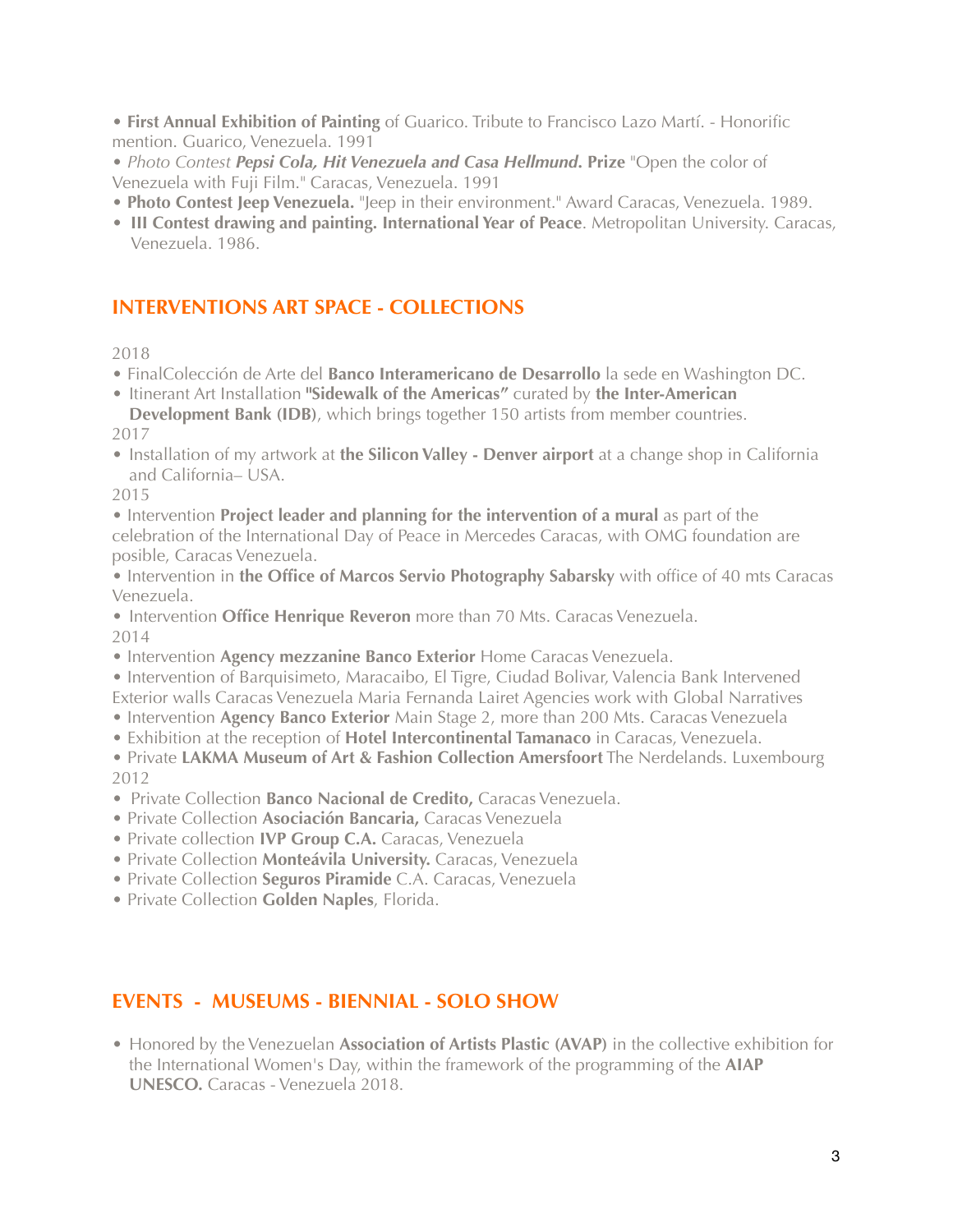• **Group Exhibition in Dessin Objekt:** Art Show during the Barranco Open Studios 20,21,&22 of Lima, Peru. April, 2018

• *Vorágine* : **Group Exhibition in the Art Center of Asia´s** Boulevard, (2-23 of February, 2018).Cañete, Peru.

- Exhibition and **Auction in benefit of Fundana Foundation**. Caracas Venezuela 2017.
- Exhibition and **Auction in benefit of Autismo en Voz Alta Foundation**. Caracas-Venezuela2017.

• Exhibition **IMAGO MUNDI** Luciano Benetton Collection Art Gallery Florida. Caracas – Venezuela 2017.

- **Miami DADE COLLEGE Florida** Miami museology and installation make my "Solo Show" 2016.
- Represented by **ArtPalm Beach Florida Miami Contemporary Art Projects** 2016.
- **LimaPhoto "Solo Show"** represented by Gallery OKYO of Venezuela in Lima Peru. 2015.
- Art Project "NoEstasSolo" Photography Caracas-Venezuela 2015.
- **MACZUL Museum of Contemporary Art of Zulia** "Photo Maracaibo" Venezuela 2015.
- **SPECTRUM Miami** as a guest artist for Contemporary Art Projects Miami Florida 2015.
- **Barcú** International Exhibition of Arts and Culture Bogotá, represented by Galeria OKYO Bogotá Colombia 2015.
- **Paul Fisher Gallery**  Contemporary Art Projects USA Affordable Small Format Art. Art Fusion Dade / Palm Beach. Miami Florida USA 2015.
- Collective **Paul Fisher Gallery** in Palm Beach Miami Florida from 15 to 29 May 2015
- Contemporary **Art Palm Beach** with Art projects 2015
- • **Art Cartagena Colombia** Bogota Represented by Galeria Okyo Caracas Venezuela 2015
- **ArtSanta Fe** New Mexico Guest Artist Contemporary Art Projects represented by New Mexico in June. 2015.

• **ArtExpo New York** The artist was selected as the main artist of this exhibition represented by Contemporary Art Projects Miami Florida. 2015.

- **Museum of Acarigua** Venezuela Photo Féminas. Eleven female looks Museum Acarigua Venezuela 2014
- **A city that speaks** without running Caracas Venezuela 2014
- Contemporary **Art Gallery Project USA Pop up Seafair** Miami 2014
- Contemporary **Art Network ARTEXPO NY** Pier 94 in New York 2014
- **Sweet Art Gallery 14 Internationally acclaimed artists** Naples Florida USA 2014
- **The Sweet Art Gallery.** Continuum Exhibition. Richard L Tooke Naples USA 2014
- Individual Exhibition **"Fusion" In Gallery OKYO** Caracas Venezuela 2014
- Individual Photography **Exhibition My Mirror,** Revealed. Estudio arte 8 Bolivia Caracas 2014
- Naples **Museum of Art. Friends of Art INCOGNITO**. Florida, USA. 2013
- International Exhibition of Visual **Art Georgian National Museum National Gallery** Punctum Punctum II Tbilisi against Georgia. Russia 2013.

• **PUNCTUM AGAINST PUNCTUM II** American Edition Sidney & Berne Davis Art CenterMiami, Florida 2013.

- International **Biennale Artists** Exhibition. Miami, USA. -2013.
- **First Biennial Southern Panamá**. Panama. 2013.
- 35 -36 -37 -38 **Aragua National Art Hall.** Maracay, Venezuela. 2010 2011 -2012 to 2013

• **Latin American Art Fair, FIA.** Gallery Estudio Arte 8 Caracas, Venezuela. 2010 -2011-2012- 2013.

• **ArtSpot MIAMI INTERNATIONAL ART FAIR** ART THE CURRENT GROUP TO SHOW AT ArtSpot USA 2012

- **International Collective "Little Treasures"** at the Gallery De Marchi. Bologna, Italy. 2012.
- **PINTA London.** Gallery Estudio Arte 8 London, England. 2011-2012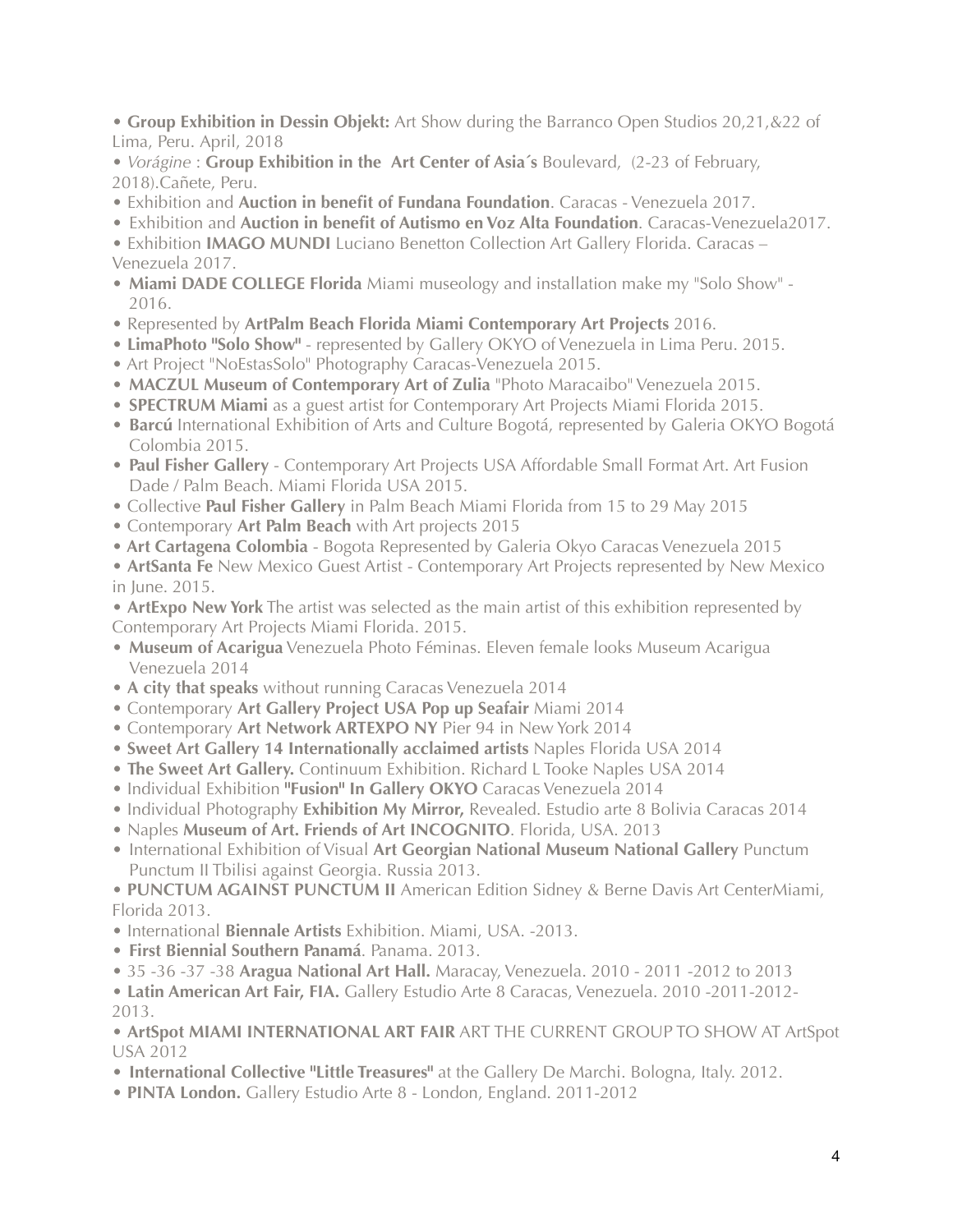- **66 Biennale Hall Arturo Michelena.** Valencia, Venezuela. 2012
- **Utopias 150- 150 mammograms Breast Foundation AyudaBanco Central del Condor** Ciudad Banesco Caracas 2012.
- **Art Shanghai. Only show 3D photos.** Shanghai, China. 2011 -2012
- **Collective Light Caravaggio** Gallery Estudio Arte 8. Caracas, Venezuela.2012
- **Spot Art Fair Art Basel** Miami. Intrepid Gallery. "Global Narratives". Miami, United States. 2012
- I Trade Fair and Art: **COMARTE.** Mayor of Baruta. Caracas, Venezuela. 2012
- **XIV Biennial Miniatures Charts Luisa Palacios**. Tribute to Alejandro Otero. CAF Gallery. Caracas, Venezuela. 2012

• Private LAKMA Museum of Art & Fashion Collection Amersfoort The Nerdelands. Luxembourg 2012

• **Shanghai Latin-American Art Pavilion & The International Wing.** Solo Show "Global Narratives". Shanghai, China. 2012

- **International Biennial of Miami, IBAEM**,. Miami, USA. 2012
- **Museum of Contemporary Art in Caracas.** "Waves of history, legends and purposes." Caracas, Venezuela. 2011.
- **Bandi Trazos Gallery**. Seoul, Korea 2011 2012
- • **OPEN GALLERY EDITIONS** Milagros Bello, Ph.D. Director / Chief Curator Curator's Voice Art
- Projects Gallery Contemporary Art Wynwood Art District. Miami, Florida, USA. 2011 2012

• **FIAAM. Gallery Art Nouveau**. "Global Narratives" 3D photography. Maracaibo, Venezuela. 2010 - 2011 - 2012

- Reliefs and Sculptures **Art Nouveau Gallery.** Miami, USA. 2011
- Reliefs and Sculptures **Gallery Art Nouveau**. Maracaibo, Venezuela 2011
- • **18 eyes.** Photography Exhibition. Integral Center for Architecture. Caracas, 2011
- **PINTA New York.** Gallery Estudio Arte 8. New York,

U.S. 2011

- •**ETNIA (Belgium).** Luxembourg and the Netherlands Brussels, Belgium. 2010 2011
- • **Heng Lu Art Museum of Hangzhou.** Shanghai, China. 2011
- Latin American Art Museum of Amersfoort. **LAKMA Museum of Private Art & Fashion Collection.** The Nerdelans Utrecht. Holland. 2011
- Narratives Global Solo Show Studio Art 8 Caracas August 2010.
- **FIART.** Gallery Estudio Arte 8, Santo Domingo, Dominican Republic. 2010
- **MIA Art Fair.** Gallery Estudio Arte 8, Miami, United States. 2010

• URBAN Route - SUICHE trend and urban interventions. Collective. Monteávila University, Caracas, Venezuela. 2009

• **Fair for Architecture** Interior UPS exclusive design stamping fabric Furniture Mary. Caracas, Venezuela. 2008 - 2009

• **Photography Art Exhibition** "Place in our Hearts". Lieder Cancer Foundation Miami Coral Gables, Florida - USA. 2006

• **Bolivar Films (CINESA)** he made a documentary for the cinema. The artist in his studio. Art as a means of expression. Caracas, Venezuela.

- **XVII Annual Exhibition of Art Bijoux WIZO.** Caracas, Venezuela.
- **Gallery Gracielle Via** Montenapoleone, Italy.
- • **XIV Annual Exhibition of Art Bijoux WIZO**. Caracas, Venezuela.
- • **Collective Geraldine Lairet.** Action Painting. Calabozo Guarico, Venezuela.
- • **XVI Hall of Aragua.** Tribute to Luis A. Lopez Mendez. Maracay, Venezuela.
- • **I Painting Exhibition of Edo. Guarico. Tribute to Francisco Lazo Martí,** Guarico, Venezuela.